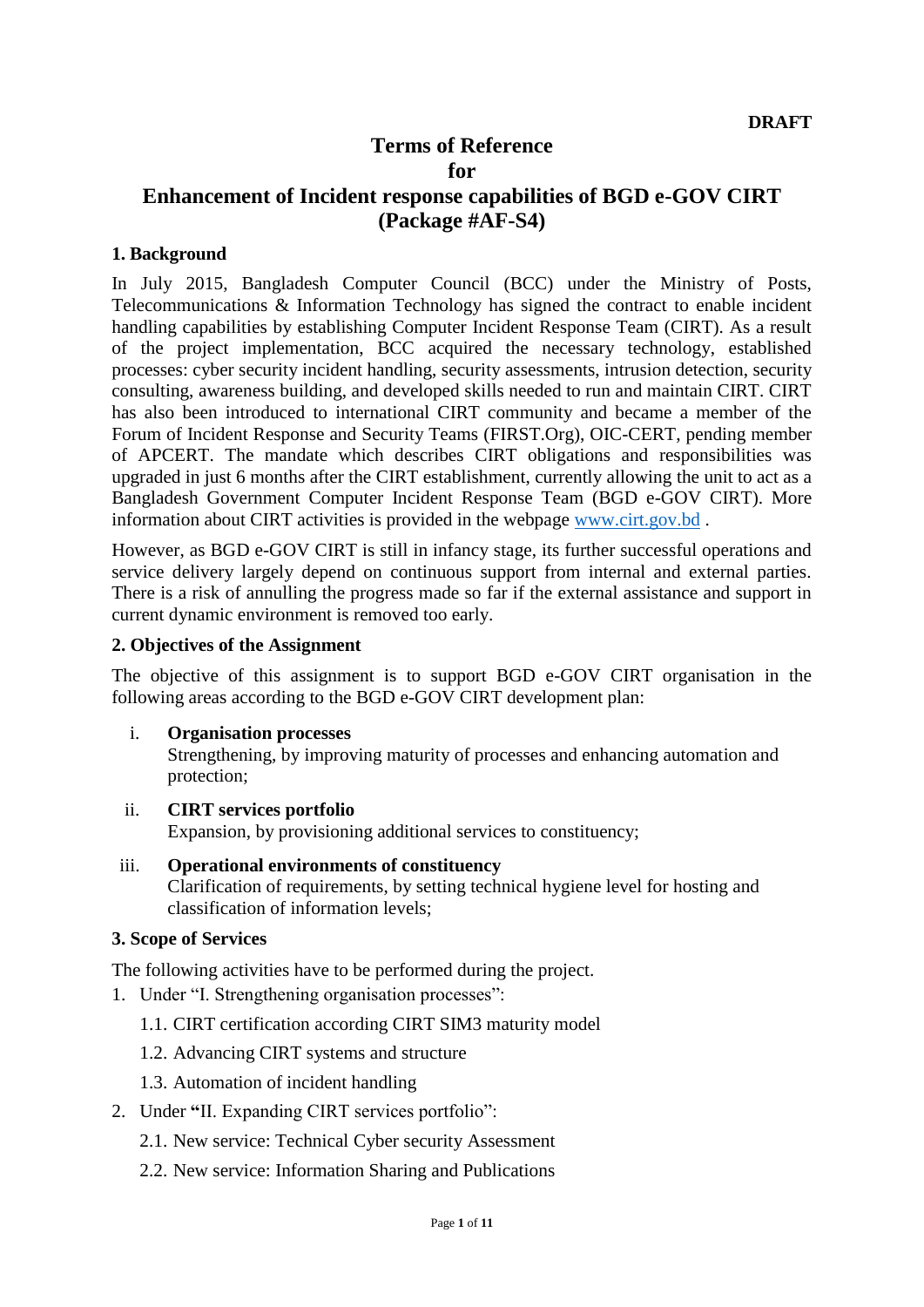- 2.3. New service: Vulnerability Advisory
- 2.4. New service: Promoting Cyber security
- 2.5. Enlarging service delivery capacity
- 3. Under **"**III. Clarifying requirements for the operational environments of constituency":
	- 3.1. Ensuring security compliance for new IT systems deployable to NDC
	- 3.2. Manual on cyber security controls for classified information
- 4. Under "Project Administration":
	- 4.1. Inception Report
	- 4.2. Project Monthly Progress Reports
	- 4.3. Closing Report

Detail activity descriptions, timeline and outcomes are provided below. Timeline marks the activity beginning and finish milestones comparing from the project start.

# **1. Under "I. Strengthening organisation processes":**

# **1.1. BGD e-GOV CIRT certification according CSIRT SIM3 maturity model**

Consultant must conduct BGD e-GOV CIRT processes maturity assessment and validation, identify mandatory improvements to pass the SIM3 certification process, and facilitate all the improvements needed. Consultant must organise and run the certification process until full certification status.

## **1.2. Advancing CIRT systems and structure**

Consultant must manage (plan, coordinate implementation, do software and systems integrations and development) modernisation of BGD e-GOV CIRT via:

(i) introduction of modern  $2<sup>nd</sup>$  factor authentication for CIRT staff for more efficient and secure work as well as operational tuning of existing systems for optimal use;

(ii) introducing CIRT continuous integration process for changes in CIRT infrastructure, separation CIRT core systems development, testing, and production environments, including systems deployment automation;

(iii) facilitation collaboration with CIRT community worldwide by setting up two platforms of automated sharing locally-developed cyber threat intelligence (indicators and detected attack information) with global CIRT trusted communities; the platforms have to be reputable and already used in similar information sharing capacity in other CIRT environments;

(iv) introduce additional tactical security assessment and analysis tools into CIRT processes In order to provide capabilities to CIRT team to analyse, and validate methods and techniques used by attackers;

(v) increase the quality (reduce false positives, aggregate and enhance the attributes of data for relevance of served constituency) of threat intelligence data and start automatically provisioning of such data to the constituents;

(vi) improving BGD e-GOV CIRT website platform with new functionalities for reporting, publishing, automation and access. Integration with reputation service to indicate that visitor comes from infected system.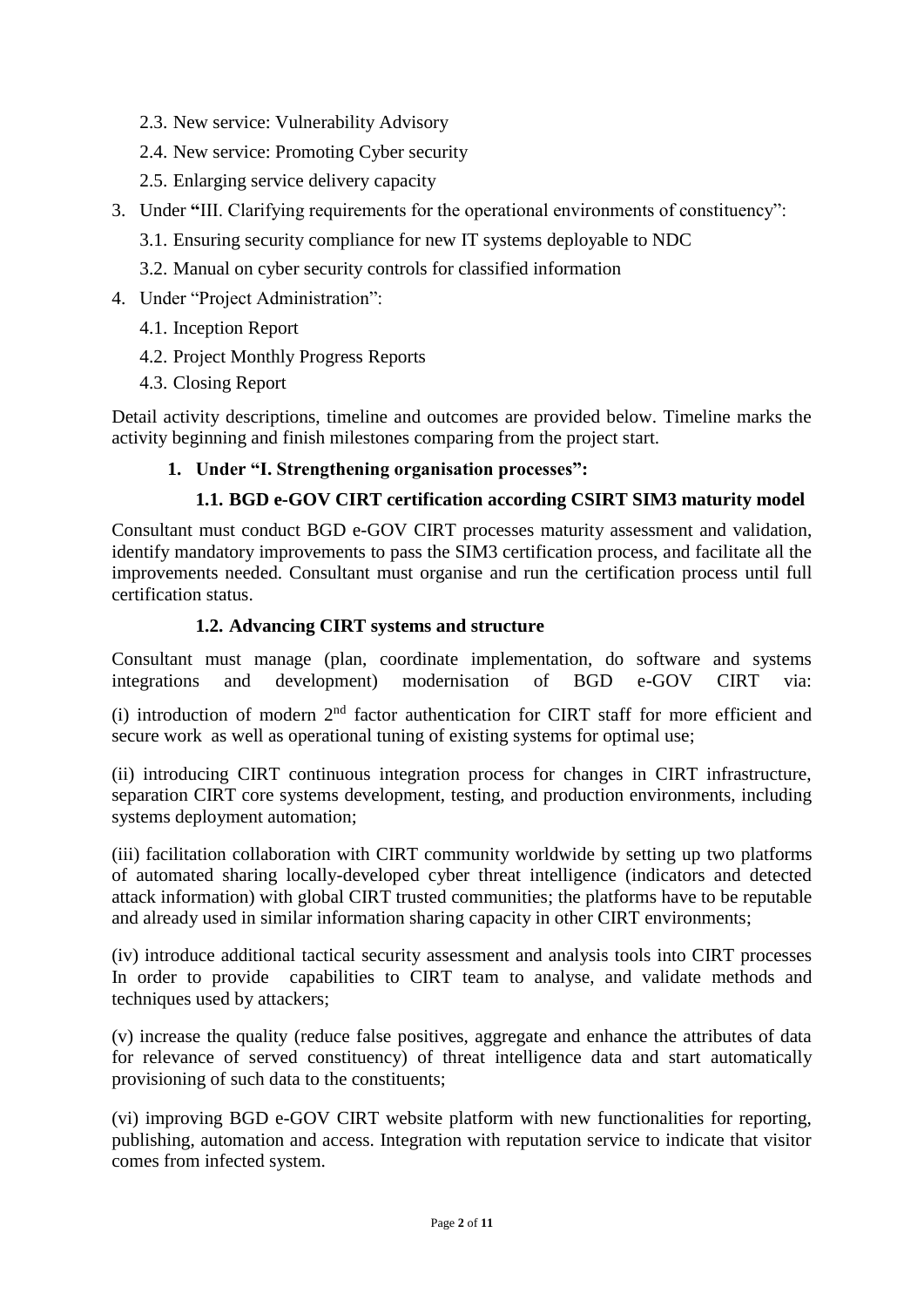# **1.3. Automation of incident handling**

Currently incident attributes (IP addresses relationship with owner, administrator, and organisational structures) are handled manually at NDC and CIRT while processed via tracking system. Consultant must establish cyber inventory database (CIDB) and log archival solution at CIRT infrastructure needed for automation of such relationships in incident handling processes. Consultant must automate incident handling process integration of CIDB with CIRT tracking server and National Data Center service delivery and support processes. Consultant must similarly integrate with at least two other constituency organisations.

# **2. Under "II. Expanding CIRT services portfolio":**

# **2.1. New service: Technical Cyber security Assessment**

Consultant must design and implement (prepare documentation, train CIRT staff) CIRT service and processes for "Technical Cyber security Assessment" to be delivered by CIRT team on request by constituency. This service results should provide assessment on vulnerability level of constituency's IT hardware and software infrastructures, and must include at least automated scanning, human penetration testing and social engineering.

## **2.2. New service: Information Sharing and Publications**

Consultant must design and implement (prepare documentation, train CIRT staff) CIRT service and affiliated service delivery process of "Information Sharing and Publications". After it is designed and implemented, Consultant must assist in creating at least 15 highquality localised content articles to be published on website and promoted via public relations channels.

## **2.3. New service: Vulnerability Advisory**

Consultant must design and implement (prepare documentation, train CIRT staff) CIRT service and processes of "Vulnerability Advisory". Consultant must introduce automated alerting on vulnerabilities related to constituents' assets and their criticality, provide system for weekly/monthly vulnerability briefs. Constituents must be able to subscribe advisories, configure assets, and mailing frequency. CIRT statistics reveal that numerous incidents are caused by exploiting known vulnerabilities. BGD e-GOV CIRT must react by introducing a new automated vulnerability warnings distribution service, which has to be prepared by the Consultant. Service will help the constituency to detect vulnerabilities on their assets as soon as these vulnerabilities are disclosed. Every constituency organization will have possibility to use email or web based self-service system where list of detected vulnerabilities of declared hardware and software will be emailed when noticed in the Common Vulnerabilities and Exposures database (MITRE CVE) or similar.

## **2.4. New service: Promoting Cyber security**

BGD e-GOV CIRT recognition comes along with the responsibility to educate constituency on cyber resilience concepts as well as spread general cyber security awareness. The Consultant must support BGD e-GOV CIRT in organising a locally in Bangladesh event for CIRT worldwide community (in cooperation with FIRST.Org, APCERT, OIC-CERT or other relevant CIRT organization).

## **2.5. Enlarging service delivery capacity**

BGD e-GOV CIRT is getting recognition among its constituency and at the same time, CIRT is starting to handle complex cyber security incidents. The crucial BGD e-GOV CIRT cyber investigations must be done utilising Consultant skills and experience for ensuring quality and speed. Consultant must also deliver legal and communication support when needed in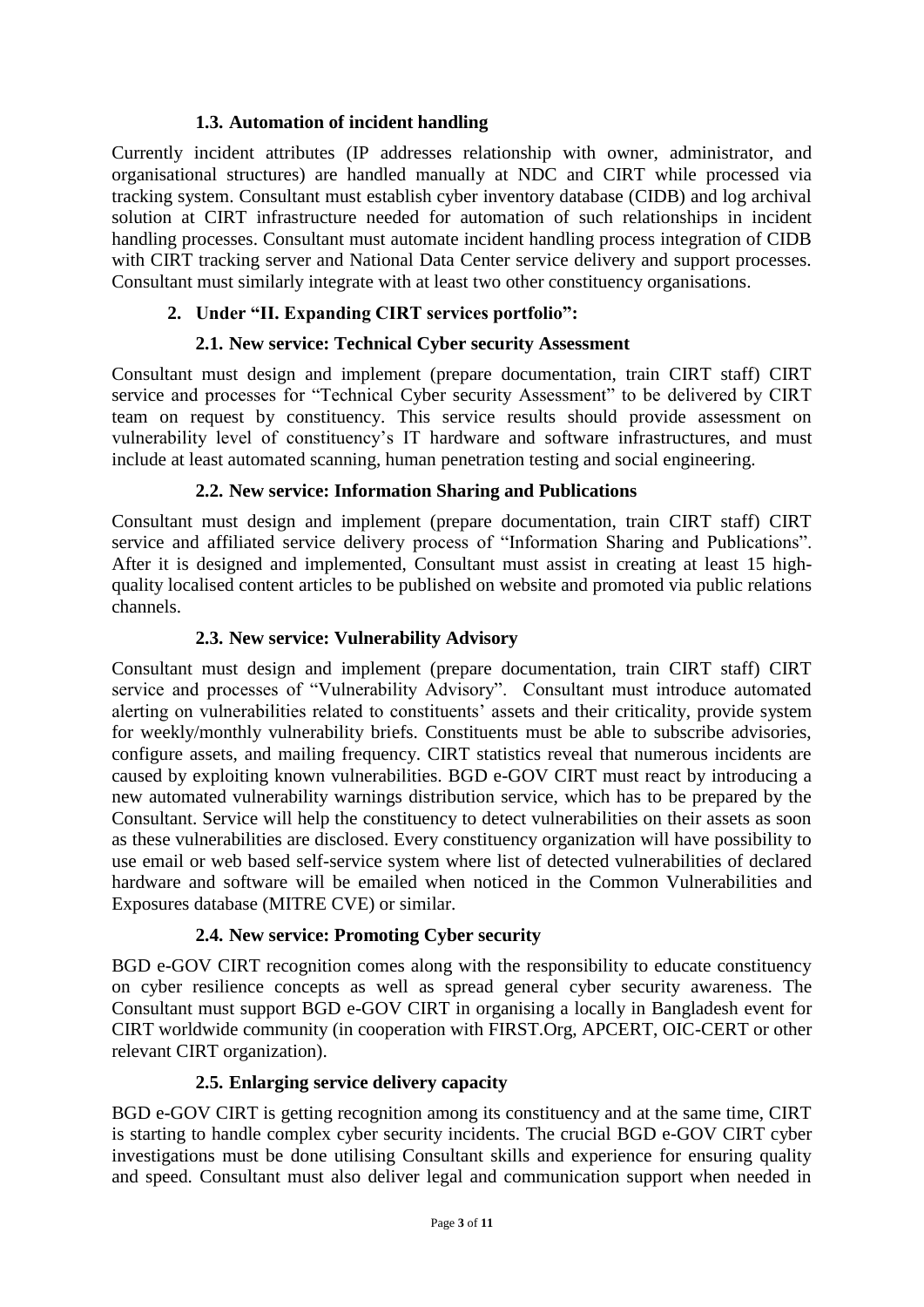handling incidents. Assistance must include cyber security tools deployment, configuration, and maintenance during the incident. Consultant must provide within 1 working day access to key experts listed in proposal for at least 5 man-days non-interrupted access of engagement.

# **3. Under "III. Clarifying requirements for the operational environments of constituency":**

# **3.1. Ensuring security compliance for new IT systems deployable to NDC**

Currently there is a constant firefight in cyber security incidents handling in NDC. It is due to the lack of appropriate security management of applications by their owners, while hosting in NDC. To remediate the situation, Consultant must prepare easily enforceable and verifiable requirements for all applications, which are to be hosted at NDC in the form of applications on-boarding process at NDC, reducing the cyber security risks of NDC. Activity includes preparation of NDC security requirements ("baseline"), process and templates. Service must be replicable to other government organizations.

# **3.2. Manual on cyber security controls for classified information**

Description of activity: There is no clear digital information sensitivity classification system with aligned protection requirements at the Client. This manifests in inefficiencies at CIRT work while handling incidents on inappropriately protected sensitive information. Consultant must prepare Manual on cyber security controls for classified information.

**4. Under "Project Administration":**

# **4.1. Project Inception Report**

- **4.2. Project Monthly Progress Reports**
- **4.3. Project Closing Report**

## **4. Deliverables**

The following table describes the deliverables of this assignment, which are the outputs of the activities specified under **Scope of Services.**

| SL, # | <b>Deliverables</b>                                                                                                                                            | <b>Submission Deadline</b>   |  |
|-------|----------------------------------------------------------------------------------------------------------------------------------------------------------------|------------------------------|--|
|       |                                                                                                                                                                | $(T1.1, T1.2, \ldots, TM.N)$ |  |
| 1.    | Under "I. Strengthening organisation processes":                                                                                                               |                              |  |
| 1.1   | <b>BGD e-GOV CIRT SIM3 certification report</b> detailing certification<br>successful process and providing relevant notes for future SIM3 model<br>operation. | $T1.1 = T0 + 12$ Month       |  |
| 1.2   | Advancing CIRT systems and structure report, showing that each (i)<br>$-$ (vi) sub-activities are accepted by CIRT team as complete.                           | $T1.2 = T0 + 15$ Month       |  |
| 1.3   | Automation of incident handling report, confirming completion and:                                                                                             | $T1.3 = T0 + 15$ Month       |  |
|       | 1. Operational acceptance of deployed and integrated CIDB system;                                                                                              |                              |  |
|       | 2. Operational acceptance of the process integration of incident handling<br>with NDC;                                                                         |                              |  |
|       | 3. Operational acceptance of the process integration of incident handling<br>with at least 2 (two) other organisations (outside NDC).                          |                              |  |
| 2.    | Under "II. Expanding CIRT services portfolio"                                                                                                                  |                              |  |
| 2.1   | <b>Technical Cyber security Assessment Service Report, covering:</b>                                                                                           | $T2.1 = T0 + 8$ Month        |  |
|       | 1. prepared Service process documentation and operating procedures;                                                                                            |                              |  |
|       | 2. a proof that BGD e-GOV CIRT team successfully delivered at least                                                                                            |                              |  |

**Note:** T0 = Date of commencement of the Contract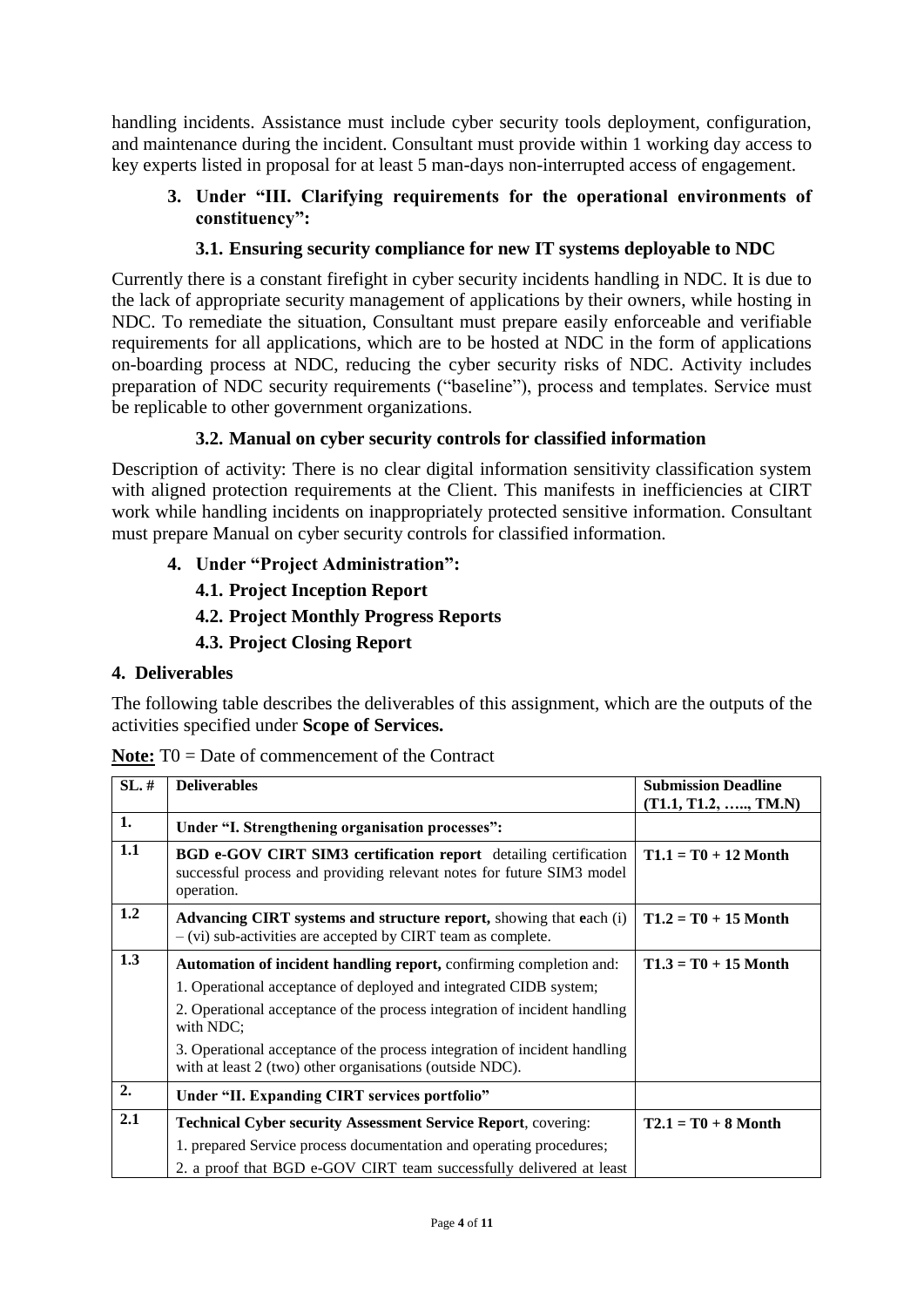| SL, # | <b>Deliverables</b>                                                                                                                                                                                                                                                                                                                                                                                                                                                                                                                                                                                                                                                                                                                                                                   | <b>Submission Deadline</b><br>$(T1.1, T1.2, \ldots, TM.N)$ |
|-------|---------------------------------------------------------------------------------------------------------------------------------------------------------------------------------------------------------------------------------------------------------------------------------------------------------------------------------------------------------------------------------------------------------------------------------------------------------------------------------------------------------------------------------------------------------------------------------------------------------------------------------------------------------------------------------------------------------------------------------------------------------------------------------------|------------------------------------------------------------|
|       | two service instances according to the implemented process and<br>procedures.                                                                                                                                                                                                                                                                                                                                                                                                                                                                                                                                                                                                                                                                                                         |                                                            |
| 2.2   | <b>Information Sharing and Publications Service Report, covering:</b><br>1. prepared Service process documentation and operating procedures;<br>2. a proof that BGD e-GOV CIRT team successfully delivered at least<br>two service instances according to the implemented process and<br>procedures;<br>3. a proof that there was written, published and promoted at least 15<br>articles, and their access rates are measured and analysed.                                                                                                                                                                                                                                                                                                                                          | $T2.2 = T0 + 15$ Month                                     |
| 2.3   | <b>Vulnerability Advisory Service Report, covering:</b>                                                                                                                                                                                                                                                                                                                                                                                                                                                                                                                                                                                                                                                                                                                               | $T2.3 = T0 + 6$ Month                                      |
|       | 1. prepared Service documentation;<br>2. a proof that service automation system is operational and providing<br>service to at least three constituency teams.                                                                                                                                                                                                                                                                                                                                                                                                                                                                                                                                                                                                                         |                                                            |
| 2.4   | Promoting Cyber security Service Report, covering:                                                                                                                                                                                                                                                                                                                                                                                                                                                                                                                                                                                                                                                                                                                                    | $T2.4 = T0 + 12$ Month                                     |
|       | 1. prepared Service documentation;<br>2. a proof that at least one international conference locally was<br>organised in partnership with international CSIRT association.                                                                                                                                                                                                                                                                                                                                                                                                                                                                                                                                                                                                             |                                                            |
| 2.5   | Enlarging service delivery capacity Report on utilisation of key<br>experts for investigations used during all project, and amount of time<br>was not less than 15 full working days                                                                                                                                                                                                                                                                                                                                                                                                                                                                                                                                                                                                  | $T2.5 = T0 + 15$ Month                                     |
| 3.    | Under<br>"III. Clarifying requirements<br>for<br>the<br>operational<br>environments of constituency"                                                                                                                                                                                                                                                                                                                                                                                                                                                                                                                                                                                                                                                                                  |                                                            |
| 3.1   | Security compliance for new IT systems deployable to NDC Report<br>covering:                                                                                                                                                                                                                                                                                                                                                                                                                                                                                                                                                                                                                                                                                                          | $T3.1 = T0 + 12$ Month                                     |
|       | 1. accepted document package for the security requirements and<br>processes on boarding applications at NDC;                                                                                                                                                                                                                                                                                                                                                                                                                                                                                                                                                                                                                                                                          |                                                            |
|       | 2. proof of a successful process implementation by documenting at least<br>two new on boarded IT systems according to this process.                                                                                                                                                                                                                                                                                                                                                                                                                                                                                                                                                                                                                                                   |                                                            |
| 3.2   | Manual on cyber security controls for classified information,<br>according to the Scope definition.                                                                                                                                                                                                                                                                                                                                                                                                                                                                                                                                                                                                                                                                                   | $T3.2 = T0 + 12$ Month                                     |
| 4.    | <b>Under "Project Administration":</b>                                                                                                                                                                                                                                                                                                                                                                                                                                                                                                                                                                                                                                                                                                                                                |                                                            |
| 4.1.  | Project Inception Report, which will contain the following:<br>Table of contents<br>1.<br>List of abbreviations<br>2.<br>3.<br>Executive summary<br>General progress.<br>$\circ$<br>Work Plan<br>$\circ$<br>Assessment of the project objectives.<br>$\circ$<br>Problems encountered.<br>$\circ$<br>Problems or difficulties foreseen and their implications for<br>future actions. The beneficiary should also provide an<br>assessment to what extent these problems will affect the timely<br>completion of the project, and describe the measures taken to<br>overcome the problems in question.<br>If the project seems likely to become/stay behind schedule,<br>please indicate this clearly. The beneficiary must signal<br>changes to the baseline implementation programme. | $T4.1 = T0 + 1$ Month                                      |
|       | 4. Administrative                                                                                                                                                                                                                                                                                                                                                                                                                                                                                                                                                                                                                                                                                                                                                                     |                                                            |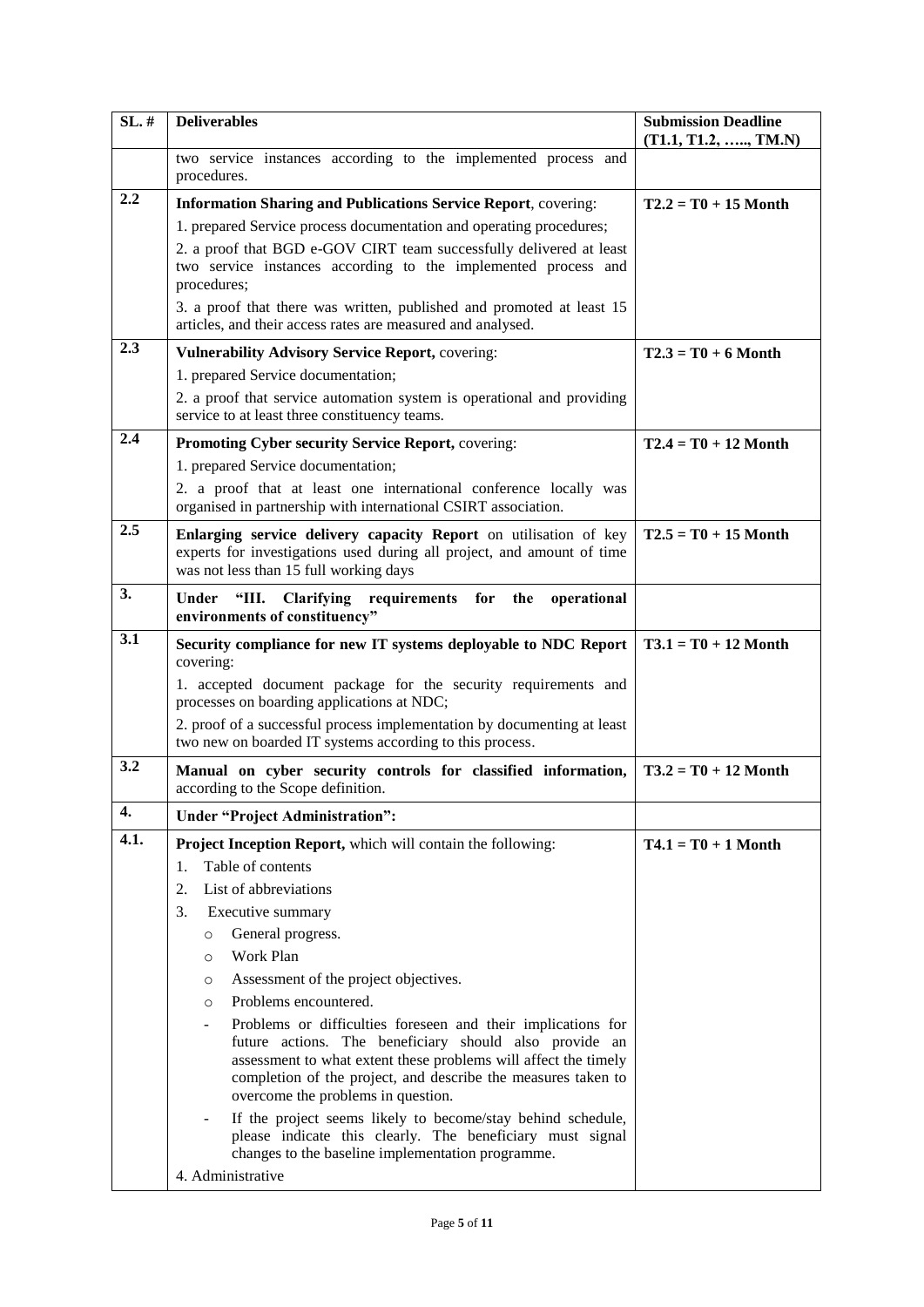| $SL.$ # | <b>Deliverables</b>                                                                                                                                                                                                                                                                                                                                                                                                                                                                                                                                                                                                                                                                        | <b>Submission Deadline</b><br>$(T1.1, T1.2, \ldots, TM.N)$ |
|---------|--------------------------------------------------------------------------------------------------------------------------------------------------------------------------------------------------------------------------------------------------------------------------------------------------------------------------------------------------------------------------------------------------------------------------------------------------------------------------------------------------------------------------------------------------------------------------------------------------------------------------------------------------------------------------------------------|------------------------------------------------------------|
|         | 4.1. Description of the Project Management                                                                                                                                                                                                                                                                                                                                                                                                                                                                                                                                                                                                                                                 |                                                            |
|         | 4.2. Organogram of the project team and the project management<br>structure                                                                                                                                                                                                                                                                                                                                                                                                                                                                                                                                                                                                                |                                                            |
|         | 5. Technical                                                                                                                                                                                                                                                                                                                                                                                                                                                                                                                                                                                                                                                                               |                                                            |
|         | Please start with a few lines of your understanding about the project<br>background and project adjectives                                                                                                                                                                                                                                                                                                                                                                                                                                                                                                                                                                                 |                                                            |
|         | 5.1. Actions                                                                                                                                                                                                                                                                                                                                                                                                                                                                                                                                                                                                                                                                               |                                                            |
|         | 5.1.1. Action 1                                                                                                                                                                                                                                                                                                                                                                                                                                                                                                                                                                                                                                                                            |                                                            |
|         | 5.1.2. Action 2                                                                                                                                                                                                                                                                                                                                                                                                                                                                                                                                                                                                                                                                            |                                                            |
|         |                                                                                                                                                                                                                                                                                                                                                                                                                                                                                                                                                                                                                                                                                            |                                                            |
|         | 5.1.N. Action N                                                                                                                                                                                                                                                                                                                                                                                                                                                                                                                                                                                                                                                                            |                                                            |
|         | Describe what will be done regarding each action (and sub-<br>action if applicable). For each of the objectives of the action,<br>indicate whether you estimate you will achieve them. Where<br>these objectives are quantitative, indicate the target, what you<br>think you will achieve by the end of the project. Please present<br>the plan of the project using a Gantt-chart or similar.                                                                                                                                                                                                                                                                                            |                                                            |
|         | 6. Envisaged progress until next report                                                                                                                                                                                                                                                                                                                                                                                                                                                                                                                                                                                                                                                    |                                                            |
|         | 7. Deliverables with indicators of final outputs.                                                                                                                                                                                                                                                                                                                                                                                                                                                                                                                                                                                                                                          |                                                            |
|         | 8. Availability of appropriate human resources and their work schedule                                                                                                                                                                                                                                                                                                                                                                                                                                                                                                                                                                                                                     |                                                            |
|         | 9. Financial Part                                                                                                                                                                                                                                                                                                                                                                                                                                                                                                                                                                                                                                                                          |                                                            |
|         | 9.1 Costs Elements (Incurred and estimated cost summary by cost                                                                                                                                                                                                                                                                                                                                                                                                                                                                                                                                                                                                                            |                                                            |
|         | category and relevant comments).                                                                                                                                                                                                                                                                                                                                                                                                                                                                                                                                                                                                                                                           |                                                            |
|         | 10. Conclusion                                                                                                                                                                                                                                                                                                                                                                                                                                                                                                                                                                                                                                                                             |                                                            |
| 4.2.    | <b>Project Monthly Progress Reports:</b>                                                                                                                                                                                                                                                                                                                                                                                                                                                                                                                                                                                                                                                   | $T4.2.x = end of every$                                    |
|         | Table of contents<br>1.<br>List of abbreviations<br>2.<br>3.<br>Executive summary<br>Progress of the project<br>$\circ$<br>Problems encountered.<br>O<br>Problems or difficulties encountered and foreseen and their<br>implications for future actions. The beneficiary should also<br>provide an assessment to what extent these problems will affect<br>the timely completion of the project, and describe the measures<br>taken to overcome the problems in question.<br>If the project seems likely to become/stay behind schedule,<br>please indicate this clearly. The beneficiary must signal<br>changes to the baseline implementation programme.<br>4. Conclusion<br>5. Annexure | month $(2.14)$                                             |
| 4.3.    | Project Final Report will include overview of all activities finished.<br>Along with detailed final report a summary of the report in Microsoft<br>Power Point format must be submitted.                                                                                                                                                                                                                                                                                                                                                                                                                                                                                                   | $T4.3 = T0 + 15$ month                                     |

# **5. Reporting Arrangement**

| SL, # | <b>Report Name</b>                                          | <b>Report Format and</b><br><b>Quantity</b>                      | <b>Submit To</b>                       | To be reviewed<br>hv                            | <b>Review and</b><br><b>Response Time</b>            |
|-------|-------------------------------------------------------------|------------------------------------------------------------------|----------------------------------------|-------------------------------------------------|------------------------------------------------------|
| 1.1   | e-GOV<br><b>BGD</b><br><b>CIRT</b><br>SIM3<br>certification | (a) Softcopy(PDF) $-1$<br>(b) Hardcopy $-1$<br>(Presentable with | Project<br>Director,<br>Leveraging ICT | Leveraging ICT<br>for Growth,<br>Employment and | Two $(2)$ weeks<br>from the date of<br>receiving the |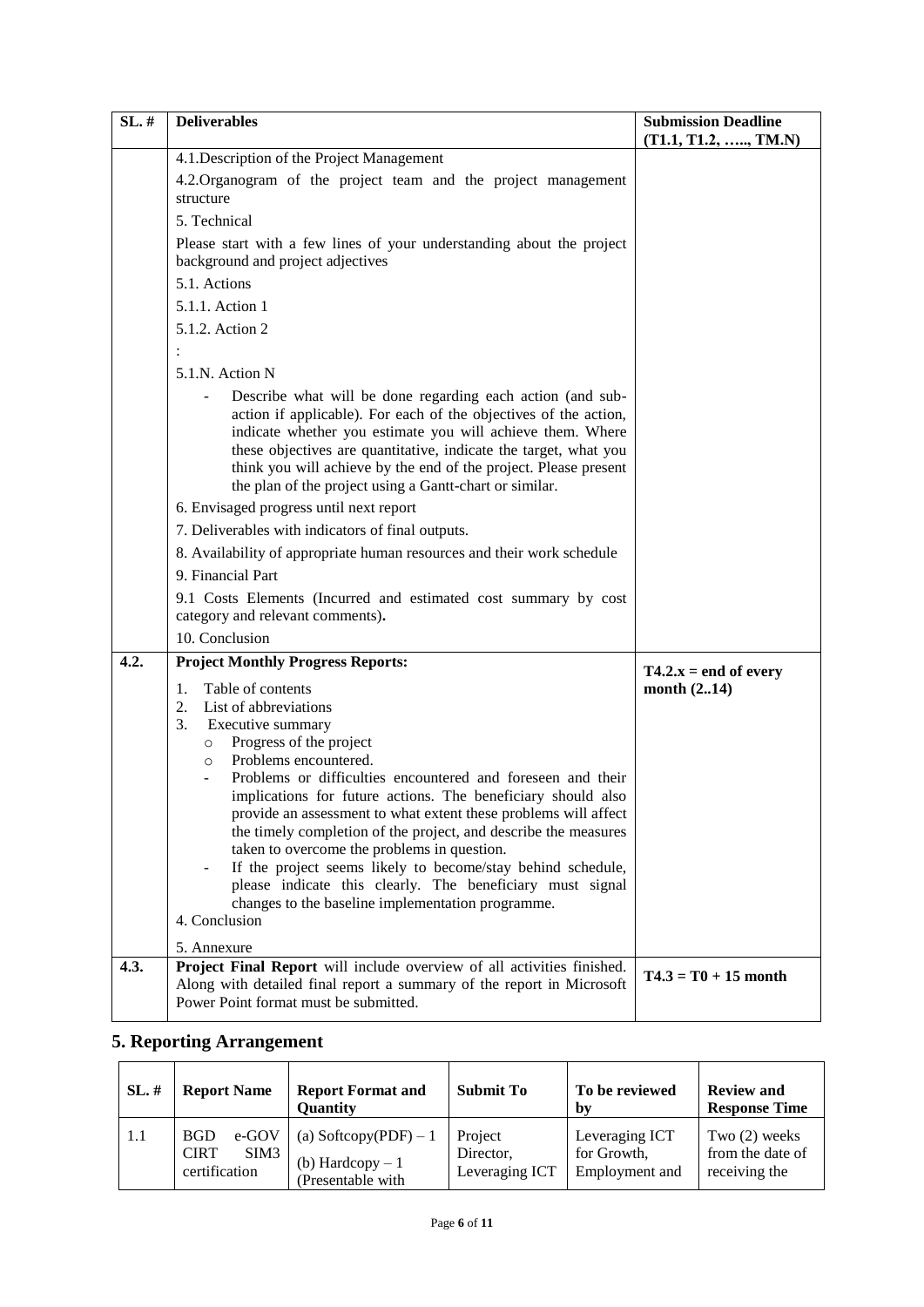| SL.# | <b>Report Name</b>                                                | <b>Report Format and</b><br>Quantity                                                                                | <b>Submit To</b>                                                                                 | To be reviewed<br>by                                                     | <b>Review and</b><br><b>Response Time</b>                    |
|------|-------------------------------------------------------------------|---------------------------------------------------------------------------------------------------------------------|--------------------------------------------------------------------------------------------------|--------------------------------------------------------------------------|--------------------------------------------------------------|
|      | report                                                            | excellent feel and<br>look, paper size $-A4$ )                                                                      | for Growth,<br>Employment<br>and Governance<br>Project                                           | Governance<br>Project                                                    | report                                                       |
| 1.2  | Advancing<br><b>CIRT</b><br>systems<br>and<br>structure<br>report | (a) Softcopy(PDF) $-1$<br>(b) Hardcopy $-1$<br>(Presentable with<br>excellent feel and<br>look, paper size $- A4$ ) | Project<br>Director,<br>Leveraging ICT<br>for Growth,<br>Employment<br>and Governance<br>Project | Leveraging ICT<br>for Growth,<br>Employment and<br>Governance<br>Project | Two (2) weeks<br>from the date of<br>receiving the<br>report |
| 1.3  | Automation of<br>incident<br>handling report                      | (a) Softcopy(PDF) $-1$<br>(b) Hardcopy $-1$<br>(Presentable with<br>excellent feel and<br>look, paper size $- A4$ ) | Project<br>Director,<br>Leveraging ICT<br>for Growth,<br>Employment<br>and Governance<br>Project | Leveraging ICT<br>for Growth,<br>Employment and<br>Governance<br>Project | Two (2) weeks<br>from the date of<br>receiving the<br>report |
| 2.1  | Technical<br>Cybersecurity<br>Assessment<br>Service Report        | (a) Softcopy(PDF) $-1$<br>(b) Hardcopy $-1$<br>(Presentable with<br>excellent feel and<br>look, paper size $- A4$ ) | Project<br>Director,<br>Leveraging ICT<br>for Growth,<br>Employment<br>and Governance<br>Project | Leveraging ICT<br>for Growth,<br>Employment and<br>Governance<br>Project | Two (2) weeks<br>from the date of<br>receiving the<br>report |
| 2.2  | Information<br>Sharing<br>and<br>Publications<br>Service Report   | (a) Softcopy(PDF) $-1$<br>(b) Hardcopy $-1$<br>(Presentable with<br>excellent feel and<br>look, paper size $-A4$ )  | Project<br>Director,<br>Leveraging ICT<br>for Growth,<br>Employment<br>and Governance<br>Project | Leveraging ICT<br>for Growth,<br>Employment and<br>Governance<br>Project | Two (2) weeks<br>from the date of<br>receiving the<br>report |
| 2.3  | Vulnerability<br>Advisory<br>Service Report                       | (a) Softcopy(PDF) $-1$<br>(b) Hardcopy $-1$<br>(Presentable with<br>excellent feel and<br>look, paper size $-A4$ )  | Project<br>Director,<br>Leveraging ICT<br>for Growth,<br>Employment<br>and Governance<br>Project | Leveraging ICT<br>for Growth,<br>Employment and<br>Governance<br>Project | Two (2) weeks<br>from the date of<br>receiving the<br>report |
| 2.4  | Promoting<br>Cybersecurity<br>Service Report                      | (a) Softcopy(PDF) $-1$<br>(b) Hardcopy $-1$<br>(Presentable with<br>excellent feel and<br>look, paper size $-A4$ )  | Project<br>Director,<br>Leveraging ICT<br>for Growth,<br>Employment<br>and Governance<br>Project | Leveraging ICT<br>for Growth,<br>Employment and<br>Governance<br>Project | One $(1)$ from the<br>date of receiving<br>the report        |
| 2.5  | Enlarging<br>service<br>delivery<br>capacity<br>Report            | (a) Softcopy(PDF) $-1$<br>(b) Hardcopy $-1$<br>(Presentable with<br>excellent feel and<br>look, paper size $-A4$ )  | Project<br>Director,<br>Leveraging ICT<br>for Growth,<br>Employment<br>and Governance<br>Project | Leveraging ICT<br>for Growth,<br>Employment and<br>Governance<br>Project | Two (2) weeks<br>from the date of<br>receiving the<br>report |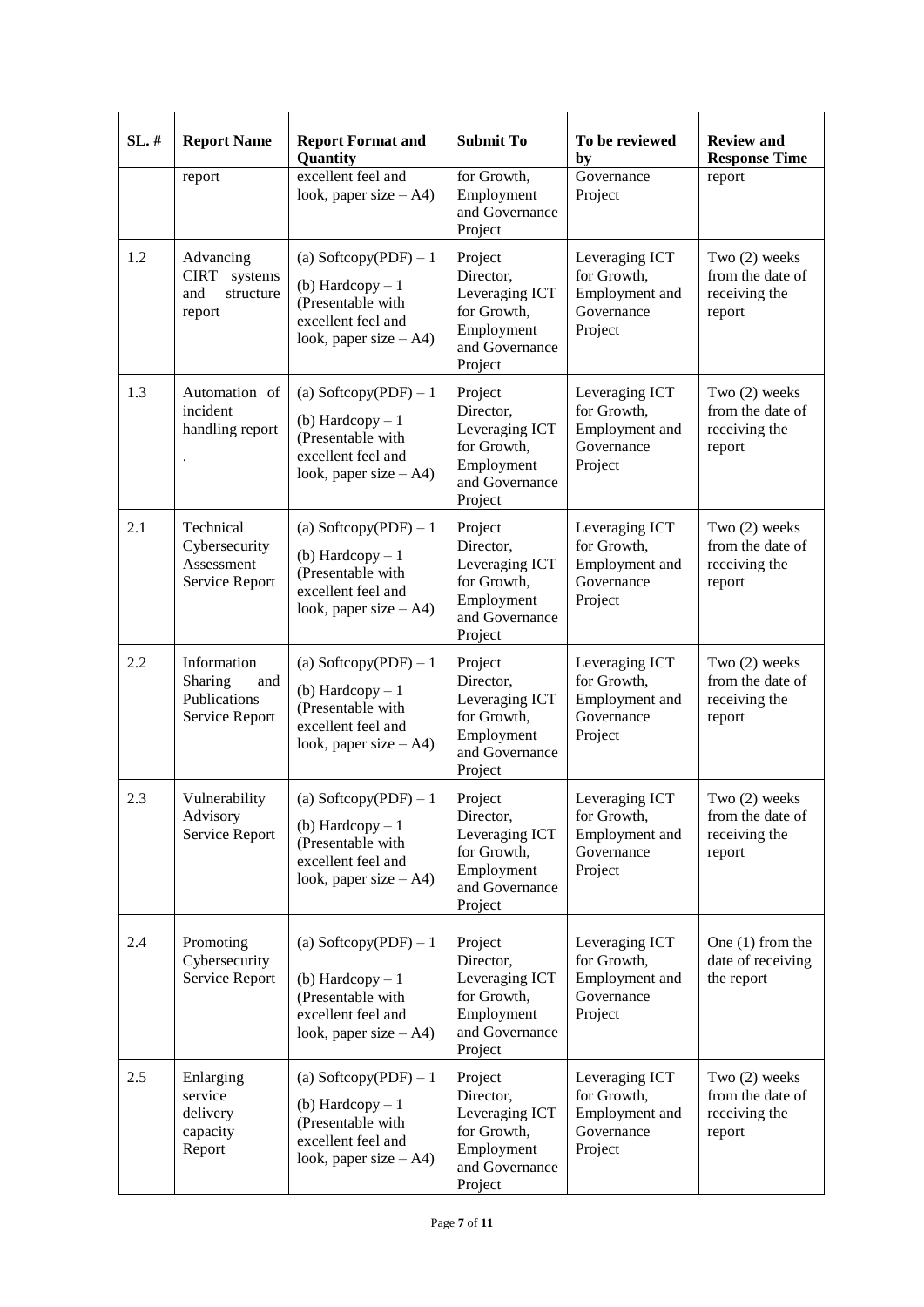| SL.# | <b>Report Name</b>                                                                    | <b>Report Format and</b><br>Quantity                                                                                | <b>Submit To</b>                                                                                 | To be reviewed<br>by                                                     | <b>Review and</b><br><b>Response Time</b>                    |
|------|---------------------------------------------------------------------------------------|---------------------------------------------------------------------------------------------------------------------|--------------------------------------------------------------------------------------------------|--------------------------------------------------------------------------|--------------------------------------------------------------|
| 3.1  | Security<br>compliance for<br>new IT systems<br>deployable<br>to<br><b>NDC</b> Report | (a) Softcopy(PDF) $-1$<br>(b) Hardcopy $-1$<br>(Presentable with<br>excellent feel and<br>look, paper size $- A4$ ) | Project<br>Director,<br>Leveraging ICT<br>for Growth,<br>Employment<br>and Governance<br>Project | Leveraging ICT<br>for Growth,<br>Employment and<br>Governance<br>Project | Two (2) weeks<br>from the date of<br>receiving the<br>report |
| 3.2  | Manual<br>on<br>cyber security<br>controls<br>for<br>classified<br>information        | (a) Softcopy(PDF) $-1$<br>(b) Hardcopy $-1$<br>(Presentable with<br>excellent feel and<br>look, paper size $-A4$ )  | Project<br>Director,<br>Leveraging ICT<br>for Growth,<br>Employment<br>and Governance<br>Project | Leveraging ICT<br>for Growth,<br>Employment and<br>Governance<br>Project | Two (2) weeks<br>from the date of<br>receiving the<br>report |
| 4.1  | Project<br>Inception<br>Report                                                        | $Soficopy(PDF) - 1$<br>$Hardcopy-1$<br>(Presentable with<br>excellent feel and<br>look)                             | Project<br>Director,<br>Leveraging ICT<br>for Growth,<br>Employment<br>and Governance<br>Project | Leveraging ICT<br>for Growth,<br>Employment and<br>Governance<br>Project | Two (2) weeks<br>from the date of<br>receiving the<br>report |
| 4.2  | Monthly<br>Project<br>Progress<br>Reports                                             | (a) Softcopy(PDF) $-1$<br>(b) Hardcopy $-1$<br>(Presentable with<br>excellent feel and<br>look, paper size $-A4$ )  | Project<br>Director,<br>Leveraging ICT<br>for Growth,<br>Employment<br>and Governance<br>Project | Leveraging ICT<br>for Growth,<br>Employment and<br>Governance<br>Project | Two (2) weeks<br>from the date of<br>receiving the<br>report |
| 4.3  | <b>Final Report</b>                                                                   | (a) Softcopy(PDF) $-1$<br>(b) Hardcopy $-1$<br>(Presentable with<br>excellent feel and<br>look, paper size $- A4$ ) | Project<br>Director,<br>Leveraging ICT<br>for Growth,<br>Employment<br>and Governance<br>Project | Leveraging ICT<br>for Growth,<br>Employment and<br>Governance<br>Project | Two (2) weeks<br>from the date of<br>receiving the<br>report |
| 4.4  | Summary of<br>the Final<br>Report                                                     | (a) Softcopy(PPTX) $-1$<br>(b) Hardcopy $-6$<br>(Presentable with<br>excellent feel and<br>look, paper size $-A4$ ) | Project<br>Director,<br>Leveraging ICT<br>for Growth,<br>Employment<br>and Governance<br>Project | Leveraging ICT<br>for Growth,<br>Employment and<br>Governance<br>Project | Two (2) weeks<br>from the date of<br>receiving the<br>report |

## **6. Qualification Requirements for the Firm**

- capability in design, development and delivery of information security policies, standards and guidelines related to the CIRT domain;
- strong formal and informal partnerships with and within international CSIRT communities;
- experience of rolling out (prepare design, doing implementation services, supervising process of becoming part of FIRST.org) CIRTs at the national or governmental level in at least two countries in Asia.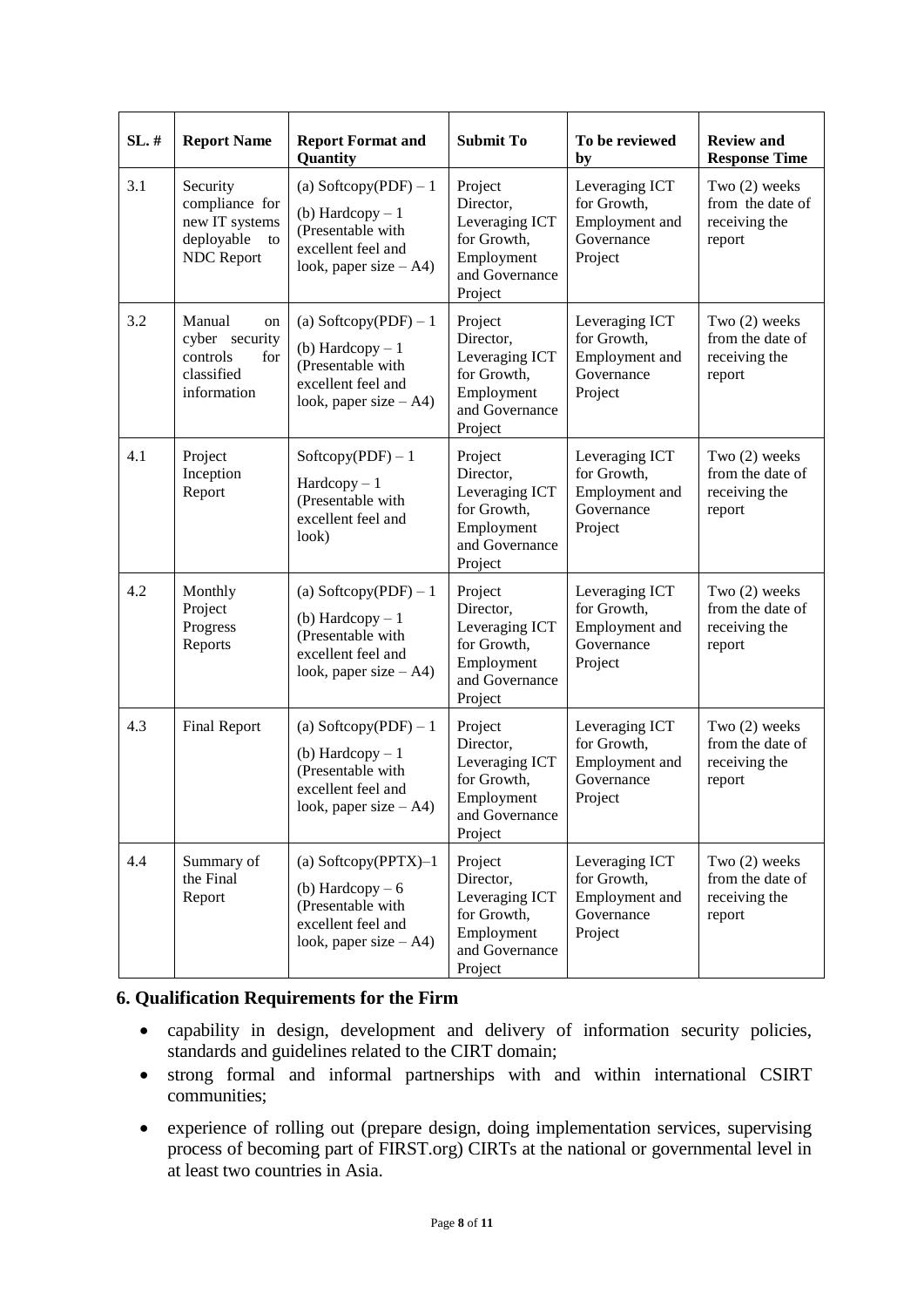# **7. Consultant Team**

# **7.1. Qualification and Experience of the Key Professional Staff:**

We envisage the consultant team providing effort of 3-4 Full Time equivalent (FTEs), with at least 1-2 of the core team members being full-time on this assignment for its duration. The firm needs to demonstrate that the team has the suitable mix of skills and experience to be successful in delivering this assignment, including continuity of project leadership and management, coupled with extremely effective on-the-ground stakeholder engagement and client responsiveness.

The consultant team needs to demonstrate experience in the following areas:

- Significant and recent experience in developing country level cyber security incident response capabilities at mature level.
- Recent experience in engaging with international thought leaders on cutting edge technology and transformation issues related to cyber security and e-Government.
- Technical expertise in a variety of cyber security subject matters, including but not limited to incident response, detection, protection, analysis, forensics, business continuity of government, threat intelligence, data sharing solutions, applications and data standards.
- Knowledge and experience in cyber security with practical experience of advising governments on designing and implementing large scale cyber security initiatives.
- Knowledge and expertise regarding use of cyber-secure ICT in public sector and experience in development, planning and execution of cyber security projects in more than one country.
- Ability to engage with senior political, government and business figures and ability to communicate complex technical matters to non-technical decision makers.
- Relevant experience in development of commercial models and contracts, including PPP contracts, for the supply and sharing of cyber security information.
- Prior experience in a public sector environment in a South Asian country.

The above skills and experience need to be demonstrated by the core members of the consulting team assigned to this project, not simply by the broader experience of the consulting firm as a whole.

#### 1. **Team and project leader**:

- University Bachelor's degree in computer science, IT, engineering or related field;
- Demonstrated application of international best practices in CIRT maturity establishment for at least 2 (two) organisations;
- Demonstrated application of CIRT technologies and tools available in the market in at least 2 (two) organisations and 5 (five) incident response cases;
- Demonstrated at least 2 (two) years of international experience in transfer of knowledge on cyber security;
- Demonstrated at least 2 (two) years of experience working in South Asia region culture;
- Demonstrated at least 10 (ten) years of experience in managing national/government/industry CIRT(s);
- Demonstrated at least 10 (ten) years of experience in providing incident handling, vulnerability assessment and penetration testing, security consulting and awareness raising services;
- Possession of internationally recognized vulnerability management certification.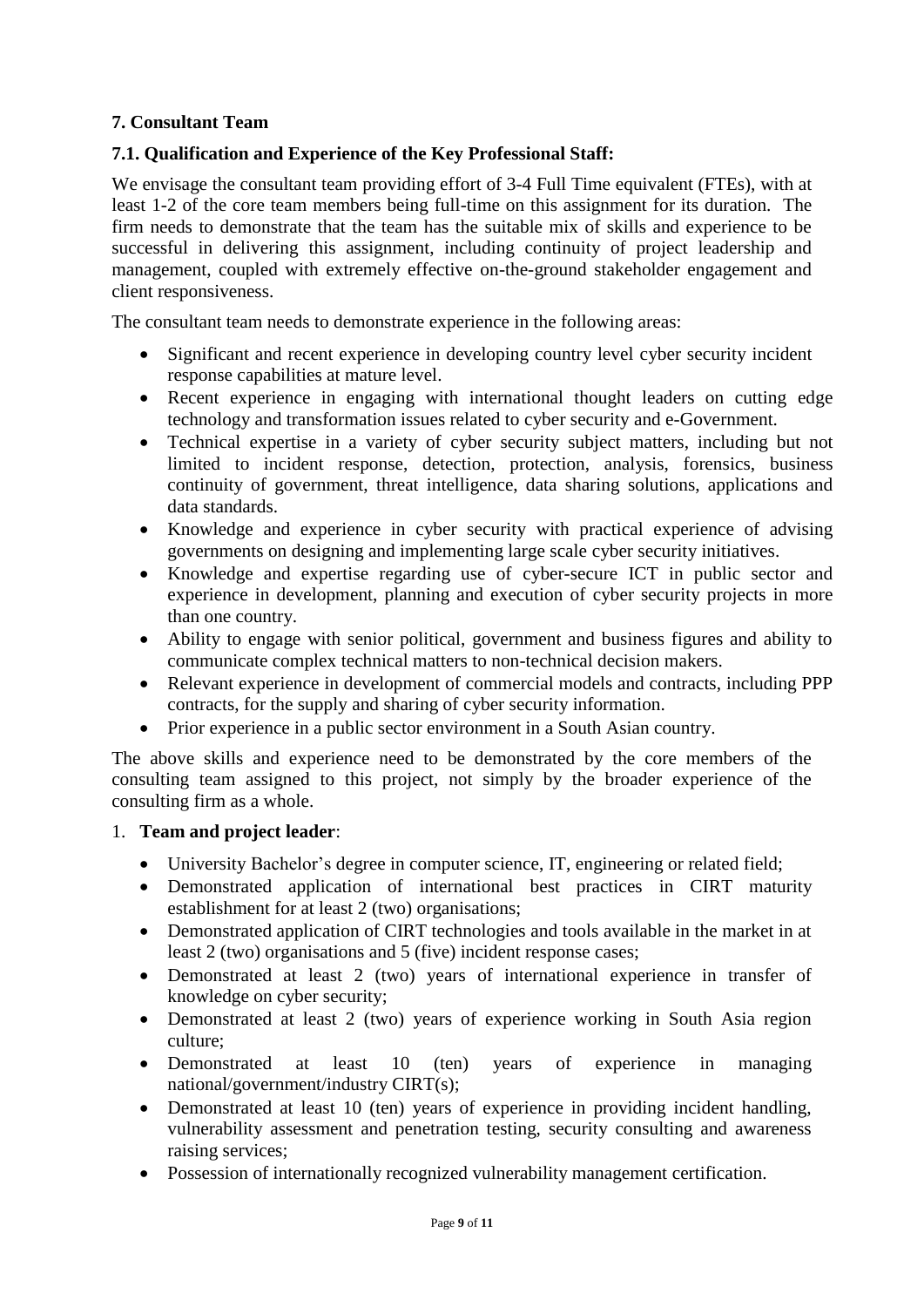# 2. **CIRT technical implementation lead**:

- University Bachelor's or Master's degree in computer science, IT, engineering or related field;
- Possession of internationally recognized cyber security or system engineering certification;
- Demonstrated practical experience of at least 2 (two) years in automating CIRT/SOC activities and processes;
- Demonstrated application of international best practices in CIRT maturity establishment for at least 2 (two) organisations;
- Demonstrated application of CIRT technologies and tools available in the market in at least 2 (two) organisations and 5 (five) incident response cases;
- Demonstrated at least 5 (five) years of experience in technical leadership role in information/ IT/ cyber security;
- Demonstrated experience in leading the technical establishment of at least one national, government, or sector level CIRT, which is approved as member of FIRST.org;
- Demonstrated at least 2 (two) years of working experience in designing and deploying government, sector, or national cyber security policies.

## 3. **Security policy expert:**

- University Bachelor's or Master's degree;
- Demonstrated at least 2 (two) experience in information security governance;
- Demonstrated at least 5 (five) years of experience in public sector mandates and processes related to security;
- Demonstrated at least 5 (five) years of experience analysis of state and non-state threats to government or national security;
- Demonstrated at least 5 (five) years of working experience in government agencies with high data sensitivity;
- Demonstrated at least 5 (five) years of experience in information security, IT security or related field;
- Demonstrated experience in setting government or national policies for protection of sensitive/ classified information;
- Demonstrated experience in identification, assessment, forecasting and prevention of threats to government or national security;
- Demonstrated international working experience (at least two projects in two different countries).

## 4. **Information security expert** –

- University Bachelor's degree in technical discipline, such as computer science or engineering;
- Internationally recognized certification in information security management (from EC-Council, SANS, ISACA or similar organisations);
- Demonstrated experience in applying in projects information security principles, vulnerabilities and risk analysis;
- Demonstrated experience of working with Bangladesh information security stakeholders, regulations and culture;
- Demonstrated at least 5 (five) years of working experience in an IT security management position;